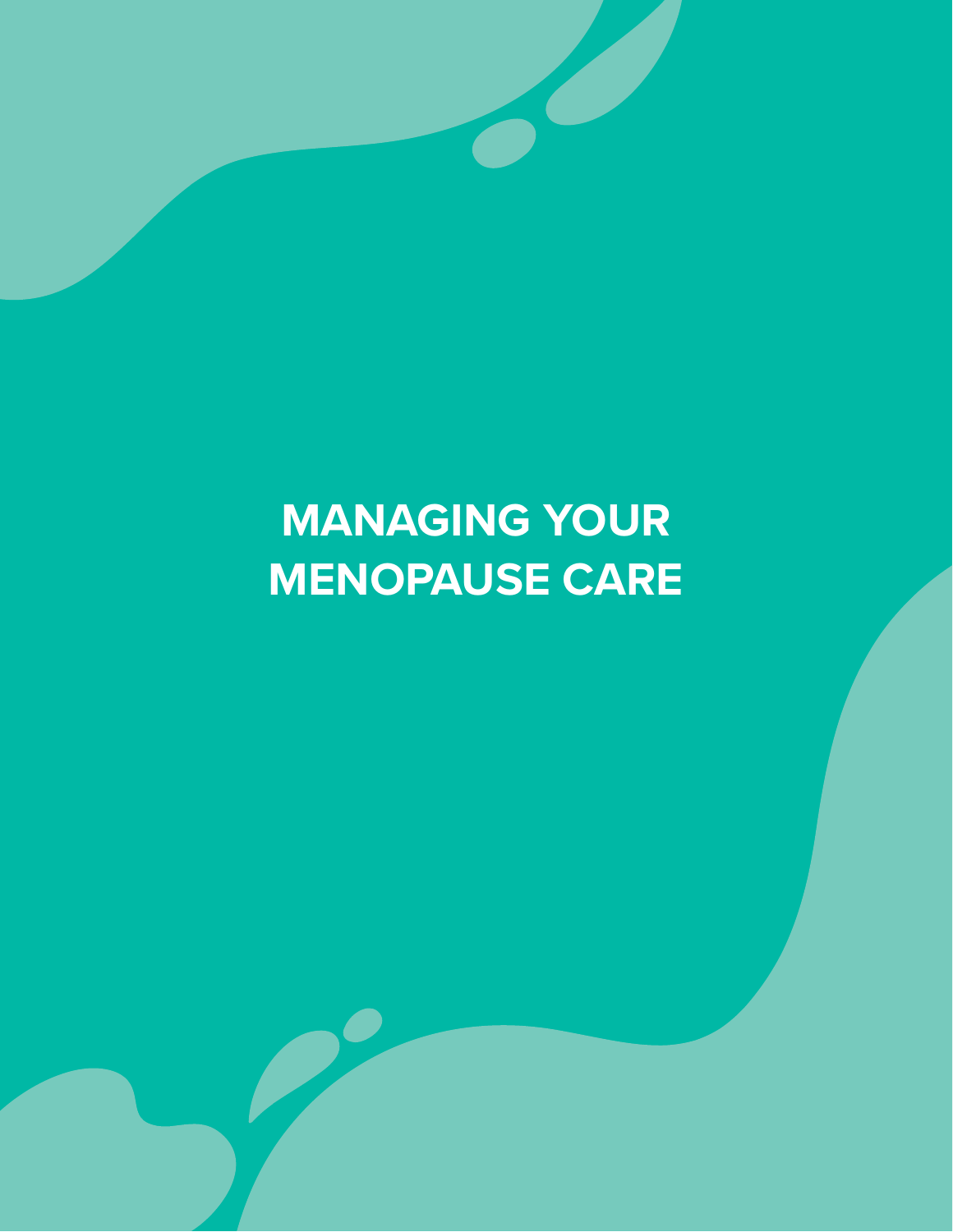# **MANAGING YOUR MENOPAUSE CARE**





## **TALKING TO YOUR HEALTH CARE PROVIDER**

Some women may be hesitant to discuss their symptoms with their health care provider because they are embarrassed about their symptoms or feel that their symptoms may not be severe enough to warrant medical attention. Do not let these concerns stand in the way of your care – **you should feel confident in your right to address symptoms that are disruptive in your life!** Health care providers can only assist you with issues that you share with them.

**Be empowered to advocate for your care and to share with your provider any medical concerns that have not been addressed to your satisfaction. If you think your provider or treatment plan is not working well for you, do not be afraid to consult another provider.**

#### **Preparing for a Visit**

To help your provider better understand your symptoms and experience, give specific examples of activities that your symptoms prohibit you from doing as well as remedies you have tried to manage your symptoms.

Consider bringing the following to your appointment:

- ► Date of your last menstrual period
- ► Your history of symptoms (e.g., when they started, duration, triggers, coping and management strategies)
- ▶ A record of relevant tests, treatments, and surgeries you have completed
- ▶ A list of your current medications and past diagnoses for any medical conditions
- ► Names and contact information for other health care professionals who provide you with care
- ► A support person (such as a spouse, family member, or friend) who can help you take notes and advocate for you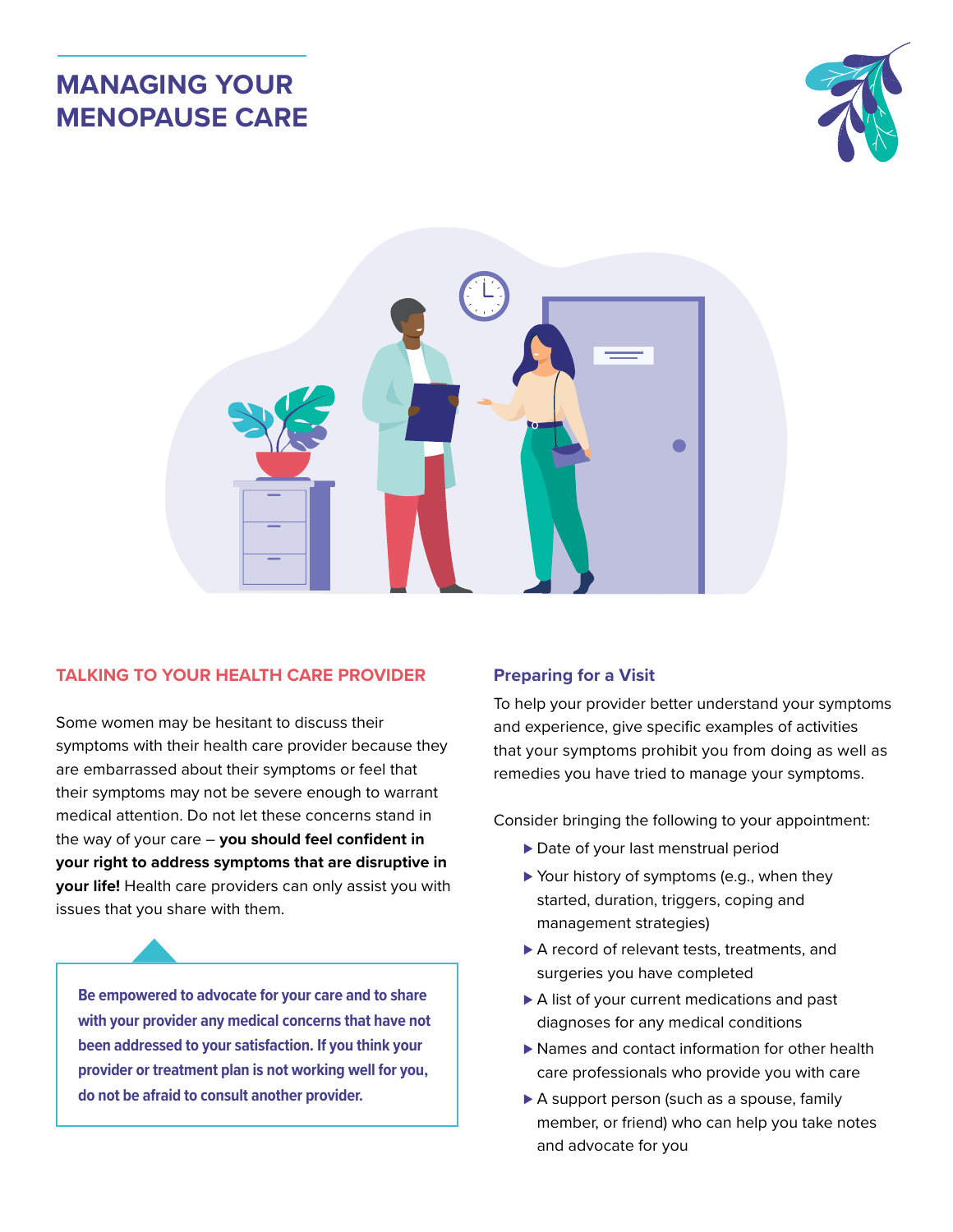### **QUESTIONS TO ASK YOUR HEALTH CARE PROVIDER**

Compiling a list of questions before visiting your provider may help you feel more prepared to discuss your menopause experience and plans for symptom management. Questions may vary depending on your stage of menopause and severity of symptoms. Below are some example questions:



- ⊲ I am experiencing *[hot flashes/low libido/ incontinence/painful sex]*. What can I do to manage them?
- ▶ Are the symptoms I am experiencing signs of **perimenopause** or menopause? What is the difference?
- ▶ What other symptoms should I look out for during my menopausal transition?
- ► How long can I expect to experience menopausal symptoms?
- ► How can menopause affect my long-term health and/or my lifestyle?
- ▶ Do I have an elevated risk for a condition like heart disease or osteoporosis? Is there a screening or diagnostic test I should pursue?
- ► Should I continue taking my method of birth control?
- ► Can **hormone therapy** help me manage my symptoms? What are the risks and benefits for my particular situation?
- ▶ What natural or alternative therapies or lifestyle approaches would you suggest to help manage my symptoms?
- ► Can you recommend some resources that can help me talk to my partner, family, friends, or even my employer, about my menopause journey?
- ▶ What additional resources or support groups do you recommend I pursue?

#### **DECIDING ON A CARE PLAN**

While menopausal symptoms do not necessarily require treatment, your provider might prescribe a care plan that includes lifestyle changes, complementary and alternative therapies, and/or medication to help alleviate and manage your symptoms.

When deciding on a care plan with your provider, your plan may incorporate a combination of approaches, which may change over time. You should discuss with your provider(s) which treatments will address your menopausal symptoms and which will address other health related conditions, as well as your personal needs/goals for treatment now and in the future.

It is also important to find out the details of your health insurance coverage for the treatment options you desire to pursue.

Things to consider when creating your care plan:

- ► Your age
- ► Lifestyle and activity levels
- ► Symptom management
- ► Treatment efficacy and side effects
- ▶ Other health risk factors and conditions
- ► Health insurance coverage

Ask your provider to outline what a follow-up plan for monitoring your symptoms looks like — risks, benefits, and side effects for any medications and therapies, additional screenings or tests, which specialists to consult, how often to schedule a visit, etc.

It is helpful to keep an accurate record or journal of your treatments and how each affects your symptoms and health. A **Menopause Care Journal** is provided in the Appendix of the SWHR Menopause Preparedness Toolkit for you to fill out and take with you when visiting your providers. Share this information with your health care providers so that you can discuss any modifications to your plan that may be helpful or necessary moving forward.